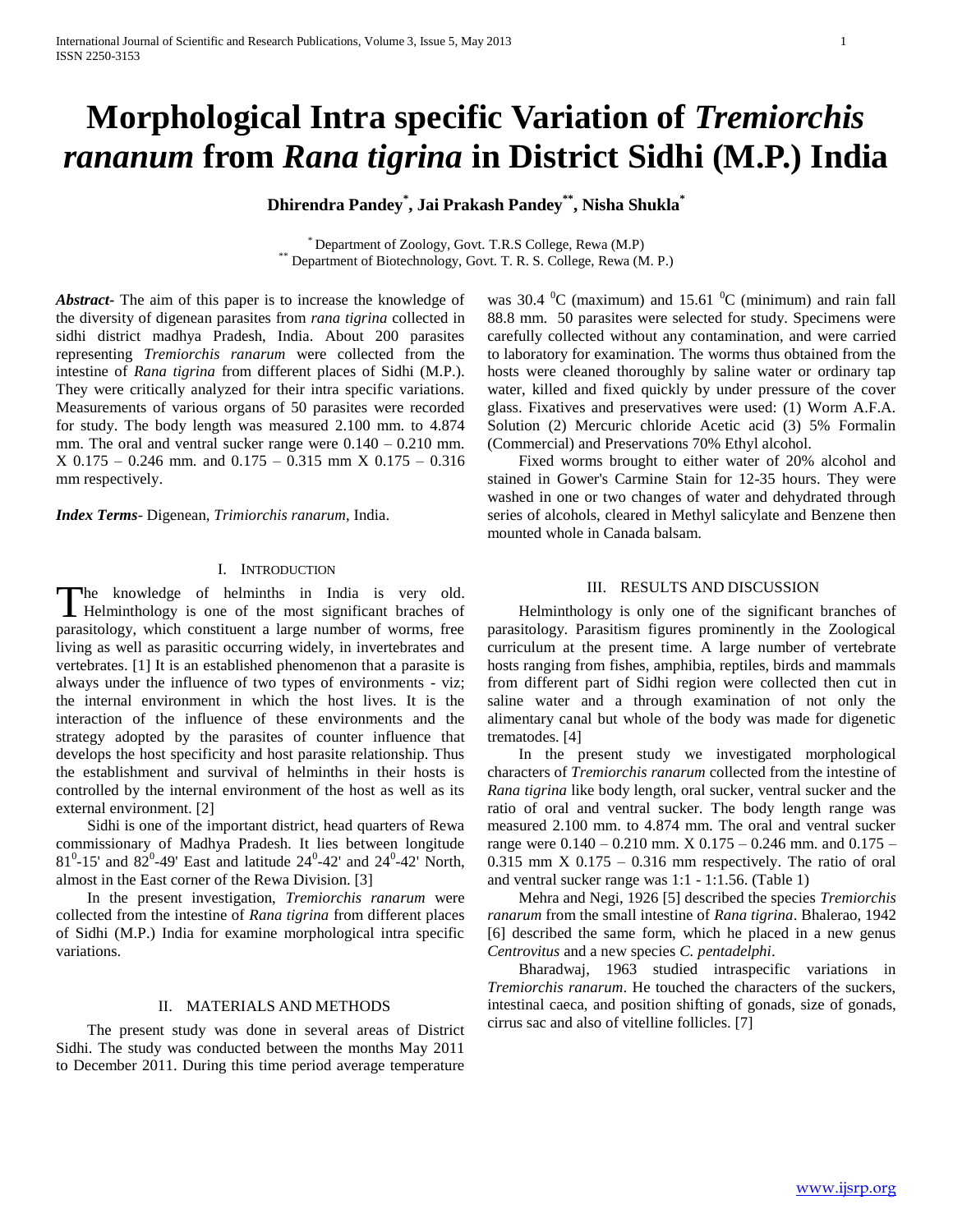| S.No. | <b>Body length</b> | Oral sucker                       | <b>Ventral sucker</b> | <b>Sucker ratio OS : VS</b> |
|-------|--------------------|-----------------------------------|-----------------------|-----------------------------|
| 1.    | 2.100              | $0.140 \times 0.175$              | $0.210\times0.245$    | 1:1.44                      |
| 2.    | 2.170              | $0.175 \times 0.175$              | $0.175 \times 0.175$  | 1:1                         |
| 3.    | 2.275              | $0.175 \times 0.175$              | $0.175 \times 0.245$  | 1:1.2                       |
| 4.    | 2.410              | $0.140 \times 0.175$              | $0.210 \times 0.210$  | 1:1.33                      |
| 5.    | 2.415              | $0.175 \times 0.210$              | $0.245 \times 0.245$  | 1:1.27                      |
| 6.    | 2.660              | $0.140 \times 0.245$              | $0.175 \times 0.280$  | 1:1.18                      |
| 7.    | 2.765              | $0.161 \times 0.161$              | $0.175 \times 0.175$  | 1:1.08                      |
| 8.    | 2.925              | $0.175 \times 0.210$              | $0.175 \times 0.210$  | 1:1                         |
| 9.    | 2.975              | $0.175 \times 0.175$              | $0.175 \times 0.175$  | 1:1                         |
| 10.   | 3.010              | $0.175 \times 0.210$              | $0.175 \times 0.175$  | 1:0.90                      |
| 11.   | 3.080              | $0.140 \times 0.210$              | $0.245 \times 0.280$  | 1:1.5                       |
| 12.   | 3.080              | $0.175 \times 0.210$              | $0.280 \times 0.280$  | 1:1.45                      |
| 13.   | 3.080              | $0.175 \times 0.175$              | $0.210 \times 0.210$  | 1:1.2                       |
| 14.   | 3.150              | $0.175 \times 0.175$              | $0.175 \times 0.175$  | 1:1                         |
| 15.   | 3.185              | $0.210\times0.246$                | $0.280 \times 0.280$  | 1:1.23                      |
| 16.   | 3.220              | $0.175 \times 0.175$              | $0.210 \times 0.210$  | 1:1.2                       |
| 17.   | 3.325              | $0.175 \times 0.210$              | $0.210\times0.245$    | 1:1.18                      |
| 18.   | 3.360              | $0.175 \times 0.210$              | $0.210 \times 0.210$  | 1:1.09                      |
| 19.   | 3.360              | $0.210 \times 0.245$              | $0.315 \times 0.280$  | 1:1.30                      |
| 20.   | 3.395              | $0.175 \times 0.210$              | $0.210 \times 0.245$  | 1:1.18                      |
| 21.   | 3.430              | $0.210 \times 0.210$              | $0.280 \times 0.316$  | 1:1.41                      |
| 22.   | 3.465              | $0.196 \times 0.196$              | $0.245 \times 0.245$  | 1:1.25                      |
| 23.   | 3.465              | $0.210 \times 0.210$              | $0.210 \times 0.210$  | 1:1                         |
| 24.   | 3.500              | $0.175 \times 0.210$              | $0.210 \times 0.245$  | 1:1.12                      |
| 25.   | 3.535              | $0.175 \times 0.210$              | $0.210 \times 0.210$  | 1:1.09                      |
| 26.   | 3605               | $0.175 \times 0.210$              | $0.245 \times 0.280$  | 1:1.36                      |
| 27.   | 3.675              | $0.125 \times 0.210$              | $0.245 \times 0.280$  | 1:1.56                      |
| 28.   | 3.710              | $0.140 \times 0.175$              | $0.210\times0.245$    | 1:1.44                      |
| 29.   | 3.745              | $0.175 \times 0.210$              | $0.224 \times 0.224$  | 1:1.16                      |
| 30.   | 3.745              | $0.175 \times 0.175$              | $0.210 \times 0.210$  | 1:1.2                       |
| 31.   | 3.745              | $0.175 \times 0.210$              | $0.245 \times 0.245$  | 1:1.27                      |
| 32.   | 3.780              | $0.210 \times 0.245$              | $0.315 \times 0.350$  | 1:1.45                      |
| 33.   | 3.7850             | $0.175 \times 0.175$              | $0.210 \times 0.210$  | 1:1.2                       |
| 34.   | 3.780              | $0.210 \times 0.210$              | $0.245 \times 0.245$  | 1:1.19                      |
| 35.   | 3.815              | $0.175 \times 0.210$              | $0.210\times0.245$    | 1:1.18                      |
| 36.   | 3.850              | $0.175 \times 0.210$              | $0.210\times0.245$    | 1:1.18                      |
| 37.   | 3.850              | $0.210\times0.210$                | $0.210\times0.245$    | 1:1.08                      |
| 38.   | 3.850              | $0.210 \times 0.210$              | $0.210\times0.280$    | 1:1.19                      |
| 39.   | 4.025              | $0.175 \times 0.210$              | $0.245 \times 0.280$  | 1:1.36                      |
| 40.   | 4.060              | $0.175 \times 0.210$              | $0.245 \times 0.245$  | 1:1.27                      |
| 41.   | 4.060              | $0.210 \times 0.210$              | $0.245 \times 0.245$  | 1:1.19                      |
| 42.   | 1.095              | $0.140 \times 0.175$              | $0.245 \times 0.245$  | 1:1.55                      |
| 43.   | 4.095              | $0.210 \times 0.210$              | $0.245 \times 0.215$  | 1:1.19                      |
| 44.   | 4.200              | $0.175 \times 0.210$              | $0.210 \times 0.215$  | 1:1.18                      |
| 45.   | 4.865              | $0.175 \times 0.175$              | $0.245 \times 0.245$  | 1:1.4                       |
| 46.   | 4.874              | $0.174 \times 0.172$              | $0.246 \times 0.247$  | 1:1.5                       |
| 47.   | 4.753              | $0.178 \times 0.175$              | $0.253 \times 0.248$  | 1:1.9                       |
| 48.   | 4.637              | $0.180 \times 0.173$              | $0.260 \times 0.218$  | 1:1.30                      |
| 49.   | 4.613              | $0.189 \times 0.175$              | $0.271 \times 0.215$  | 1:1.35                      |
| 50.   | 4.710              | $\overline{0.175}$ $\times$ 0.165 | $0.231 \times 0.214$  | 1:1.36                      |

# **Table-1 : Measurements of various organs of 50 parasites of** *T. ranarum.*